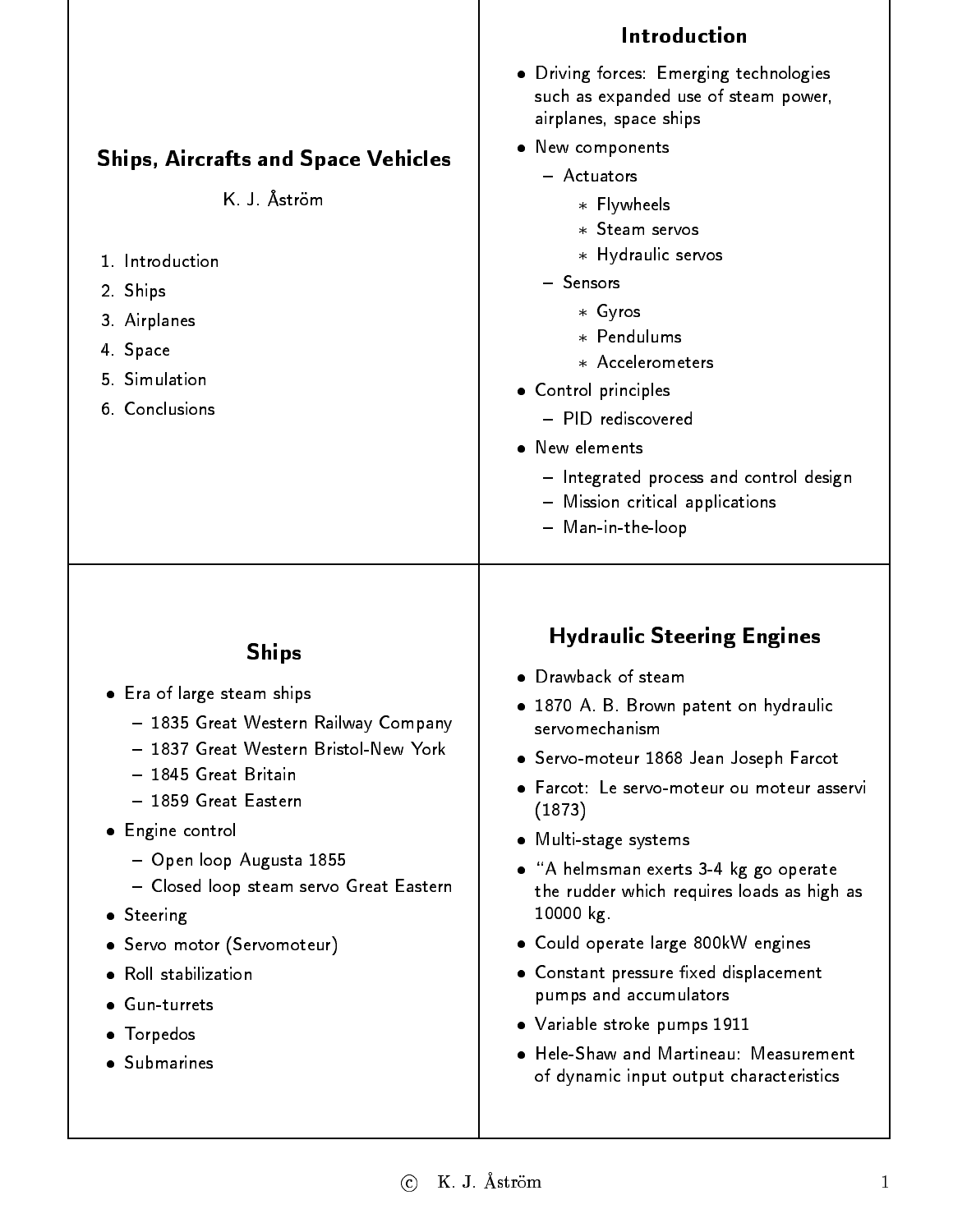| <b>Picture of Farcos 2 Stage Servo</b>                                                                                                                                                                                                                                                                                                                                                                                          | <b>Torpedos</b>                                                                                                                                                                                                                                                                                                                                                                                                                                                                                                                                                                                                                                   |
|---------------------------------------------------------------------------------------------------------------------------------------------------------------------------------------------------------------------------------------------------------------------------------------------------------------------------------------------------------------------------------------------------------------------------------|---------------------------------------------------------------------------------------------------------------------------------------------------------------------------------------------------------------------------------------------------------------------------------------------------------------------------------------------------------------------------------------------------------------------------------------------------------------------------------------------------------------------------------------------------------------------------------------------------------------------------------------------------|
|                                                                                                                                                                                                                                                                                                                                                                                                                                 | • Most advanced control systems in the late<br>1800<br>• Robert Whitehead showed a torpedo<br>driven by pneumatic engine at Fiume for<br>Austrian Navy in 1869<br>• Great interest from England<br>. Whitehead torpedos built for the Admi-<br>ralty<br>· Depth control<br>- The secret - proportional feedback<br>from depth and attitude<br>. In the US the Howell torpedo driven<br>by heavy flywheel (10000 rpm). Depth<br>control by mechanical servo powered from<br>flywheel. Flywheel acted as a gyro, roll<br>tendency compensated for by feedback.<br>• 1895 Ludwig Obry of the Austrian Navy<br>invented gyroscope for use in torpedo. |
| <b>Stabilization and Steering of Ships</b><br>• Impact of gyros<br>- Gyrostabilization Schlick 1904<br>- Anschütz gyro compass 1906<br>- Sperry 1908 active stabilizer<br>- Brown gyrocompass in UK 1916<br>• Automatic steering<br>• Werner Siemens automatic steering of<br>torpedo boats 1872-74. Rudder operated<br>by electric motor, relays, connected to<br>magnetic needle.<br>• Connect steering engine to gyrocompass | Sperry's Gyropilot - Metal Mike<br>• Work started 1912<br>• Sperry's philosophy: "An experienced<br>helms man should 'meet' the helm, that<br>is, back off the helm and put it over<br>the other way to prevent the angular<br>momentum of the ship carrying it past<br>the desired heading."<br>• Compare with Fuzzy control<br>• Patent on anticipator applied 1914<br>Patent granted 1920<br>$\bullet$                                                                                                                                                                                                                                         |
| • Brown failed with proportional control<br>• Similar problems encountered with<br>torpedoes<br>• Problem was fixed by Sir James B.<br>Henderson in 1913 with 'check helm'<br>(derivative action), obtained by a rate<br>gyro                                                                                                                                                                                                   | • Trials April and October 1922<br>$\bullet$ 'The metal-Mike behaved like an experi-<br>enced helmsman.'<br>By 1932 more than 400 systems installed<br>• How to understand Sperry's scheme?                                                                                                                                                                                                                                                                                                                                                                                                                                                       |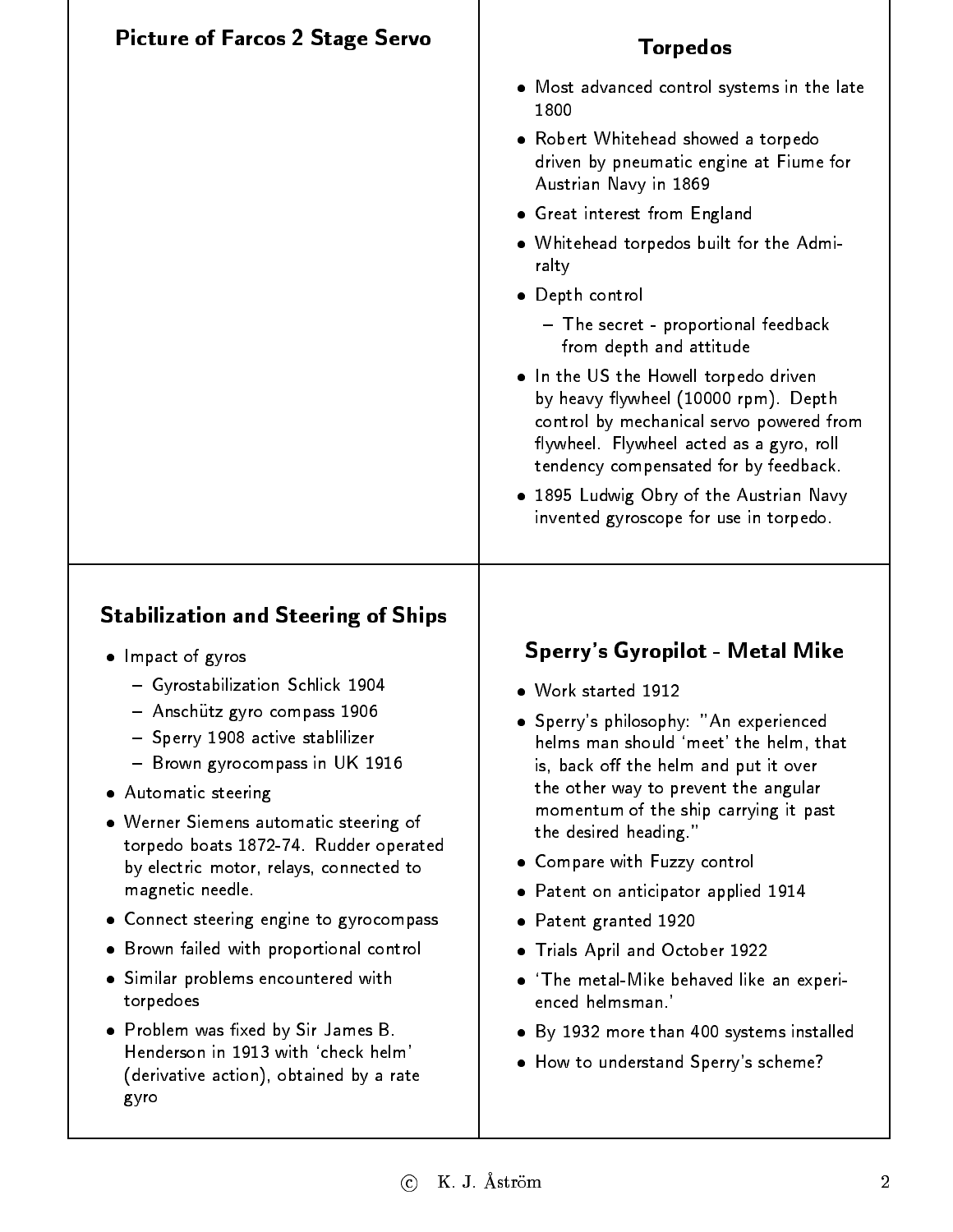Block Diagram of Metal Mike Minorsky Born 1885 in Karcheva  $\bullet$  Imperial Technical School St. Petersburg Joined Russian Navy 1917 Emigrated USA 1918 Assistant to Steimetz at GE Research Experiments with US Navy 1922 PID Successful but never pursued Patents given to Bendix 1930

#### Minorsky

Directional stability of automatically steered bodies J. Am. Soc. Naval Eng. 34 (1922) 284-

Model

$$
J\frac{d^2\theta}{dt^2} + D\frac{d\theta}{dt} = K\delta + M_d
$$

Systematic exploration of different controller structures

$$
\delta = -k_1 \theta - k_2 \frac{d\theta}{dt} - k_3 \frac{d^2 \theta}{dt^2}
$$

$$
\frac{\delta}{dt} = -k_1 \theta - k_2 \frac{d\theta}{dt} - k_3 \frac{d^2 \theta}{dt^2}
$$

$$
\frac{d\delta}{dt} = -k_1 \theta - k_2 \frac{d\theta}{dt} - k_3 \frac{d^2 \theta}{dt^2}
$$

$$
\frac{d^2 \delta}{dt^2} = -k_1 \theta - k_2 \frac{d\theta}{dt} - k_3 \frac{d^2 \theta}{dt^2}
$$
First class, second class, third class etc.

#### Ship with First Class Controller

Ship

$$
J\frac{d^2\theta}{dt^2} + D\frac{d\theta}{dt} = K\delta + M_d
$$

$$
\delta = -k_1 \theta - k_2 \frac{d\theta}{dt} - k_3 \frac{d^2\theta}{dt^2}
$$

Closed loop system

$$
(J+Kk_3)\frac{d^2\theta}{dt^2}+(D+Kk_2)\frac{d\theta}{dt}+k_1\theta=M_D
$$

The control system provides virtual inertia, virtual damping and virtual spring.

Compare with our servo lab!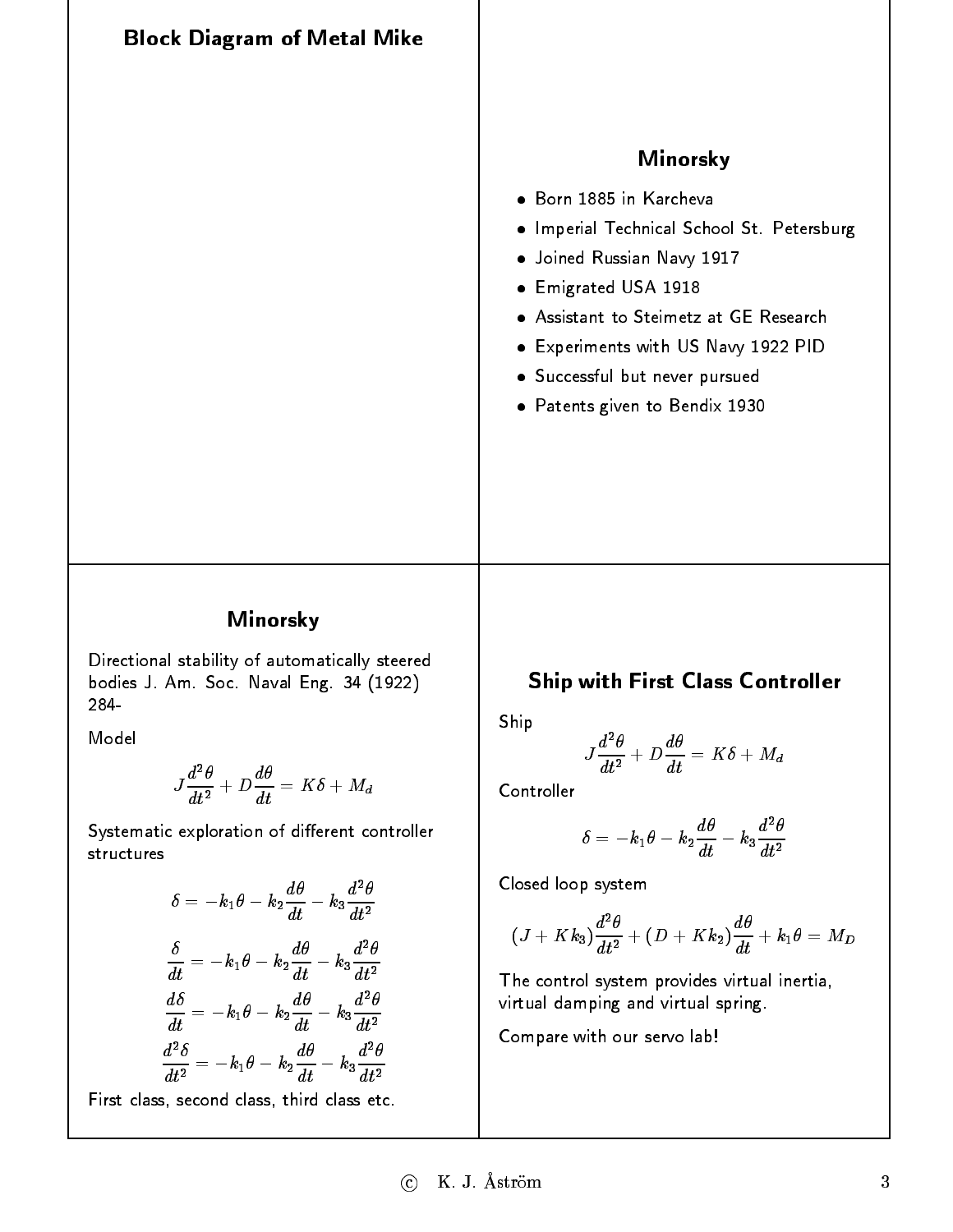#### Ship with Second Class Controller

Ship

$$
J\frac{d^2\theta}{dt^2} + D\frac{d\theta}{dt} = K\delta + M_d
$$

Controller

$$
\frac{d\delta}{dt}=-k_1\theta-k_2\frac{d\theta}{dt}-k_3\frac{d^2\theta}{dt^2}
$$

Closed loop system

$$
J\frac{d^3\theta}{dt^3}\!+\!(D+Kk_3)\frac{d^2\theta}{dt^2}\!+\!Kk_2\frac{d\theta}{dt}\!+\!Kk_1\theta=\frac{dM_d}{dt}
$$

A constant disturbance torque will not give any steady state heading deviation! Integral action!

Controller can influence all terms of characteristic equation, hence complete freedom! istic equation, hence complete freedom!

Refers to Blondel (1919) and Hurwitz for stability analysis.

$$
(D+Kk_3)+Kk_1>JKk_1\\
$$

#### Practical Experiments

Sea trials battleship USS New Mexico 1923. First controller

$$
\delta=-k_1\theta-k_2\frac{d\theta}{dt}
$$

Deviation and check helm!

Deviations around <sup>6</sup> Confusion because of integrating action i rudder engine. Increasing  $\kappa_2$  reduced fluctuations to  $2$  .

When acceleration term was added fluctuations were down to  $1/6^{\circ}$ 

Considerable practical problems in implementation, sensors and controllers.

Minorsky's work had little impact compared with Sperry and Anschutz who had lots of practical experience and skilled engineers. Sperry had 400 autopilots in operation by 1932

Minorsky gave up his patents to Bendix in 1930.

#### Summary of Ship Steering Large ships required steering engines The birth of the servo motor · Uppfinnar-Jocke vs Professor Kalkyl • Sperry's autopilots very successful Minorskys work interesting but little practical impact Much interesting work on torpedos Flight Control Driving forces: Emergence of a new technology. Air travel and air warfare. • Technology { Sensors Gyros Pendulums Accelerometers Compass - Actuators { Signal processing **• Theory versus practice**  Some new elements { Integrated process and control design { Man-in-the-loop - Simulation { Mission critical **•** Flight control Automatic guidance **•** Navigation Guidance

#### $\overline{c}$  K. J. Åström 4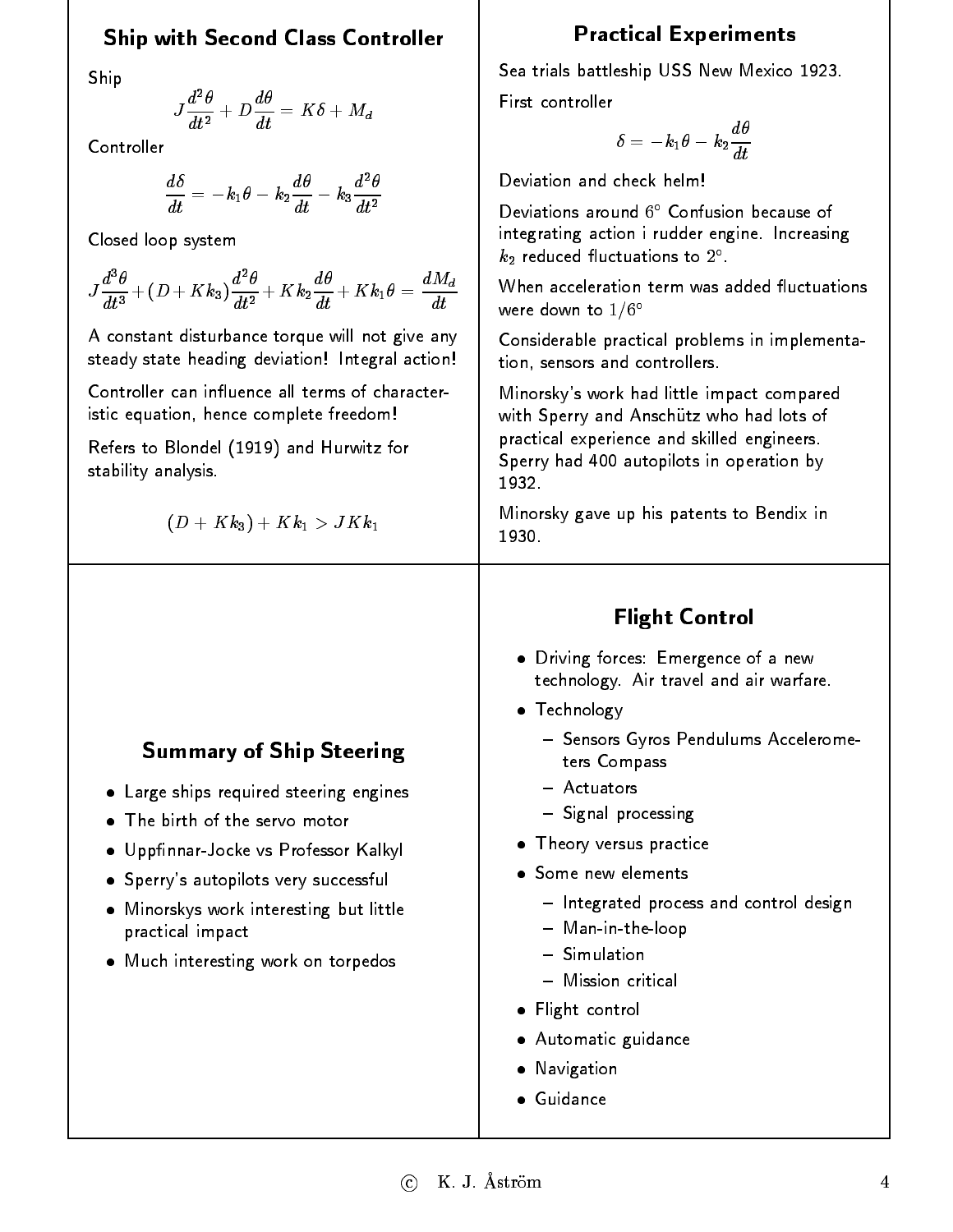## **Some Dates**

- 1905 Kitty Hawk
- 1912 Sperry's demonstration
- 1930-40 Mass Production of autopilots
- 
- $\bullet$  1957 Sputnik 1957 Sputnik Sputnik Sputnik Sputnik Sputnik Sputnik Sputnik Sputnik Sputnik Sputnik Sputnik Sputnik Sputnik S
- 19xx Apollo

#### The Wright Brothers

Early experimenters, Cayley, Lilienthal and Langley tried to make stable aircrafts

Wilbur Wright Western Society of Engineers 1901: Men already know how to construct wings or airplanes, which when driven through the air at sufficient speed, will not only sustain the weight of the wings themselves, but also that of the engine, and of the engineer as well. Men also know how to build engines and screws of sufficient lightness and power to drive these planes at sustaining speed ... Inability to balance an steer still confronts students of the flying problem. ... When this one feature has been worked out, the age of flying will have arrived, for all other difficulties are of minor importance.

#### New York Times Sept 23, 1947

#### The Robert E Lee Story

- September 23, 1947 C-54
- Sperry A-12 autopilot
- Bendix automatic throttle control
- IBM punch card equipment for course
- No human touched the controls from start until landing
- Selection of radio station, course, speed, flap setting, landing gear, final application of wheel brakes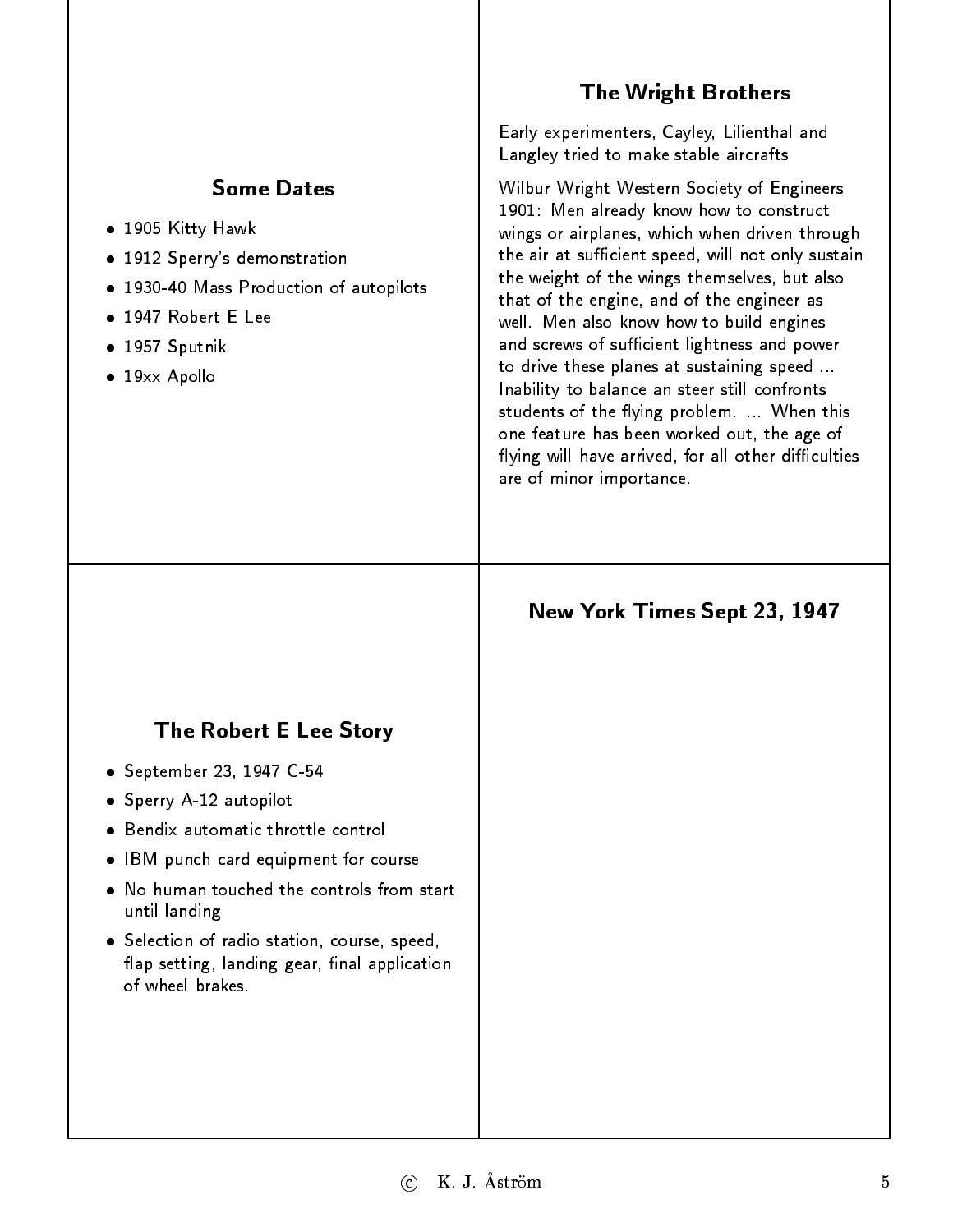# Flight Dynamics

- G. H. Bryan Stability in Aviation, Mc Millan London. 1911. Linearization, separation of longitudinal and lateral, coined "stability derivative".
- 1911 Bairstow and Melvill Jones measured 1911 Bairstow and Melvill Jones measured stability derivatives and calculated motions of practical airplanes.
- 1924 Gates, Garner and Cowley assumed that controls moved according to certain "control laws" and calculated motion of aircraft. Garner mand provision for of aircraft. Garner mand provision for lag in application of control (actuator dynamics!).
- 1935 Melvill Jones: Dynamics of the Airplane, in W. Durand, editor Aerodynamic Theory, Durand Reprinting Committee, Pasadena, CA. Practical experiments that veried theory is applicable

# The Role of Theory

- Routh's stability conditions known and used
- Melvill Jones: "In spite .. of the completeness of the experimental an theoretical structure ... it is undoubtedly true that, at the time of writing, calculations of this kind are very little used by any but a few research workers. It is in fact rare for anyone actually engaged upon the design of aeroplanes to make direct use of computations ..., or even to be familiar with the methods by which they are made. ... In my own opinion it is the difficulty of computation ... which as prevented designers of aeroplanes from making use of the methods...."

## Flight Control in Germany

Driving forces:

- . Regular Lufthansa flights to Moscow, London, Paris and Rome in the 1920s. Interest to keep schedules under all meteorological conditions. Instruments such as turn indicators, magnetic compass, air speed indicators used. Desire to control direction automatically. direction automatically.
- The Versailles Peace Treaty of June 28, 1919 prohibited Germany to have air force, tanks and heavy artillery

Major actors:

- · Siemens
- · Askania Askania
- Möller-Patin
- Air Ministry
- The Army Ordinance Department

## Askania

Had experience in airplane instrumentation, altimeter, air-driven turn-indicator, magnetic compass with pneumatic pickoff, airspeed indicator. Also experience with jet-tube based industrial controllers

The course controller was based on compass, turn indicator and pneumatic actuator, a rategyro was added later.

First unit tested 1927 on airship "Zeppelin LZ 127". Installed by Lufthansa on Junkers W33 and Ju52 and many other planes. Result not very satisfactory because of the poor heading signal. Much improved results when a Sperry directional gyro (manufactured under license from Sperry) was used.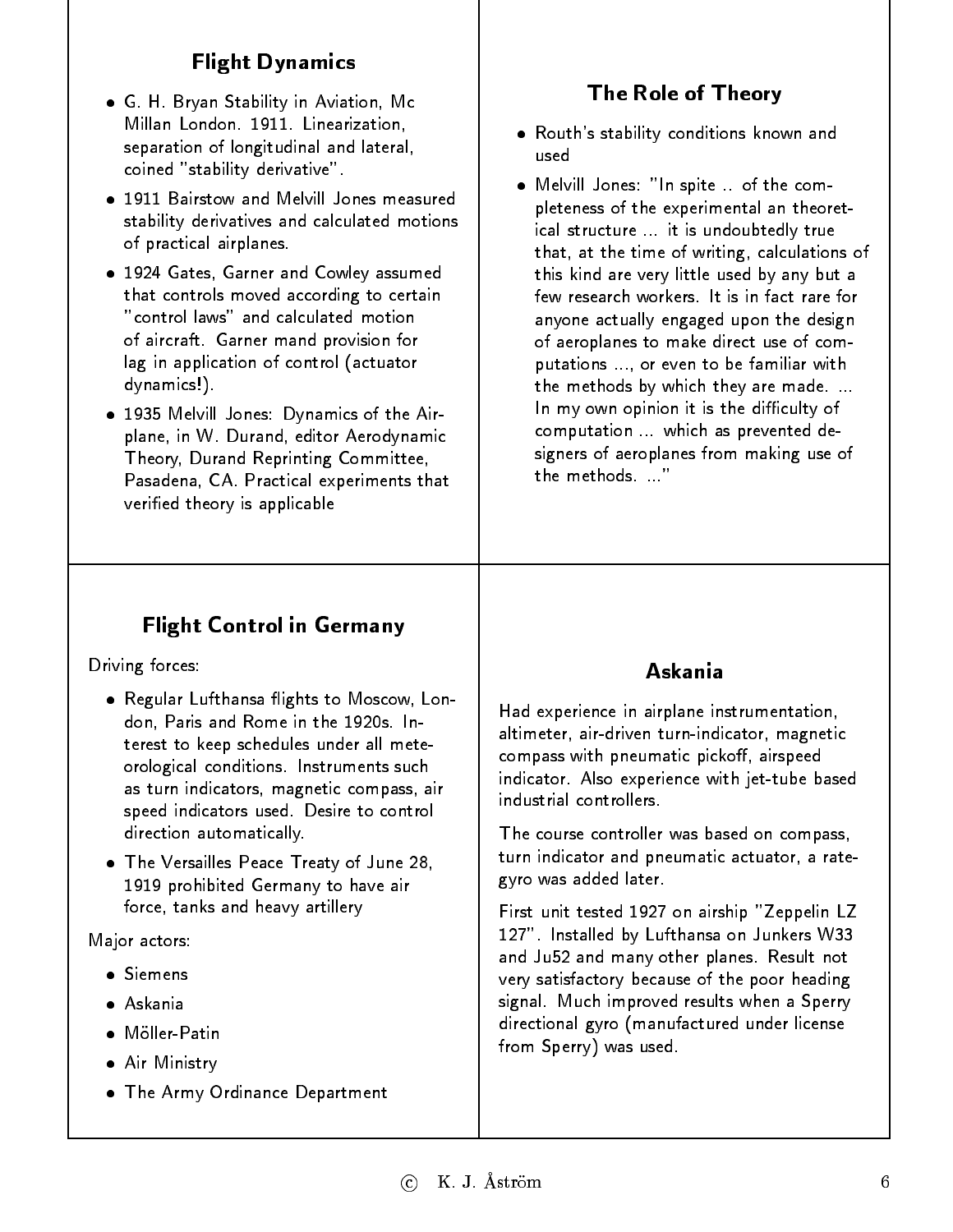| <b>Mickey Mouse Picture of Askania's</b><br><b>Autopilot</b>                                                                                                                                                                                                                                                                                       |                                                                                                                                                                                                                                                                                                                                                                             |
|----------------------------------------------------------------------------------------------------------------------------------------------------------------------------------------------------------------------------------------------------------------------------------------------------------------------------------------------------|-----------------------------------------------------------------------------------------------------------------------------------------------------------------------------------------------------------------------------------------------------------------------------------------------------------------------------------------------------------------------------|
|                                                                                                                                                                                                                                                                                                                                                    | <b>Boykow's Autopilot</b><br>Siemens Central-Laboratories. Had just<br>finished work on radio control of target ship<br>"Zähringen". Received order for remote<br>controlled airplane 1927. Collaboration with<br>Capt. Johann Maria Boykov who coined the<br>term "Automatischer Pilot". Two free gyros<br>(Trägheits-Rahmen" and clutch operated<br>electric servo motors |
|                                                                                                                                                                                                                                                                                                                                                    | J. M. Boykow "Der Automatische Pilot für<br>Flugzeuge Illustrierte Flugwoche Dez. 1938.                                                                                                                                                                                                                                                                                     |
|                                                                                                                                                                                                                                                                                                                                                    | Flight test in Junkers W33 plane with radio<br>control from Junkers G24. Automatic takeoff<br>and landing was also planned.                                                                                                                                                                                                                                                 |
|                                                                                                                                                                                                                                                                                                                                                    | System has hardware difficulties.                                                                                                                                                                                                                                                                                                                                           |
|                                                                                                                                                                                                                                                                                                                                                    |                                                                                                                                                                                                                                                                                                                                                                             |
|                                                                                                                                                                                                                                                                                                                                                    |                                                                                                                                                                                                                                                                                                                                                                             |
| <b>Siemens Activities</b><br>Siemens decided to go their own way under<br>Edward Fischel, head of Labs since 1930.<br>Good engineer with theoretical knowledge<br>Wanted to base the design on proven standard<br>components (from steam-turbine Controllers.                                                                                      | <b>Mickey Mouse Picture of Siemens</b><br><b>Autopilot and Directional Gyro</b>                                                                                                                                                                                                                                                                                             |
| Siemens registered the name Autopilot as a<br>trade-mark.                                                                                                                                                                                                                                                                                          |                                                                                                                                                                                                                                                                                                                                                                             |
| Electro-hydraulic servo with rate gyro and<br>magnetic compass later augmented by direc-<br>tional gyro. Lateral control was based on pen-<br>dulum, airspeed indicator and barometric al-<br>timeter. Successfully tests of of three axis au-<br>topilot in 1932. Autopilot worked well for slow<br>airplanes. Five systems built, some exported. |                                                                                                                                                                                                                                                                                                                                                                             |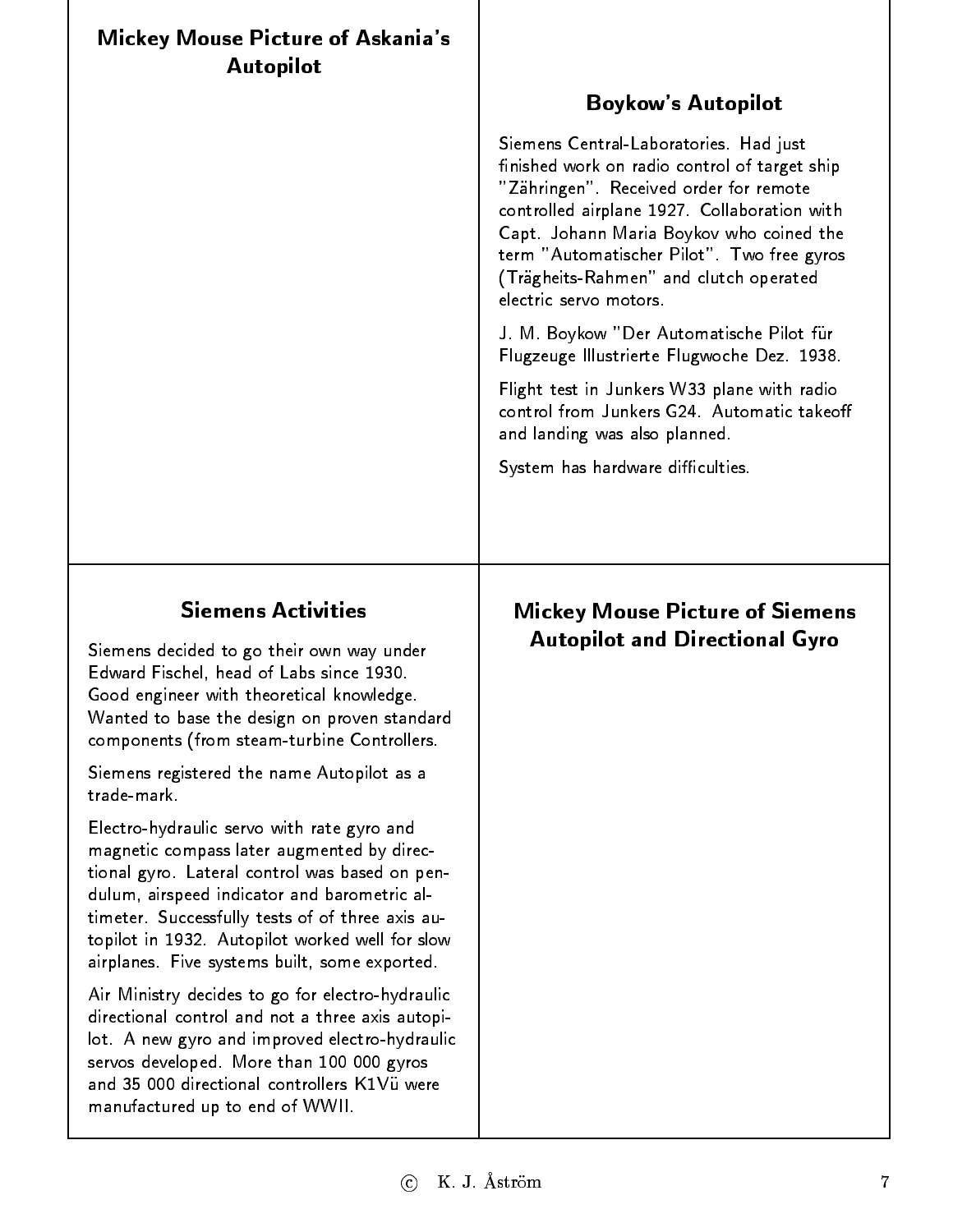|                                                                                                                                                                                                  | <b>Hydraulic Servo</b>                                            |
|--------------------------------------------------------------------------------------------------------------------------------------------------------------------------------------------------|-------------------------------------------------------------------|
| Askania                                                                                                                                                                                          |                                                                   |
| Compressible air had no chance against<br>incompressible oil i servo systems for airplanes.                                                                                                      |                                                                   |
| Askania contacted hydraulic specialist Hans<br>Thoma. Developed a controllable three-wheel<br>pump with slide valves. Compare with Källe!                                                        |                                                                   |
| A very small effective servo-unit 6.7 kg<br>including oil. No problem with friction because<br>of slide-valves. Gyros and signal transmission<br>still pneumatic.                                |                                                                   |
| Intensive flight testing on Deutsche Lufthansa<br>Focker-Wulf FW200 and Dornier Do 26<br>across the Atlantic with excellent results but<br>no orders. Siemens mass production was<br>sufficient. |                                                                   |
|                                                                                                                                                                                                  |                                                                   |
|                                                                                                                                                                                                  |                                                                   |
| The Möller-Patin Autopilot                                                                                                                                                                       | <b>Mickey Mouse Picture of</b><br>Möller-Patin Electric Autopilot |
| Möller had worked for Askania but left in 1934.<br>Two goals:                                                                                                                                    |                                                                   |
| • Pure electric control                                                                                                                                                                          |                                                                   |
| • Match the controllers dynamic behavior to<br>the pilot                                                                                                                                         |                                                                   |
| Innovations                                                                                                                                                                                      |                                                                   |
| • Use actuator as a pure integrating device                                                                                                                                                      |                                                                   |
| • Added feedback from angular acceleration                                                                                                                                                       |                                                                   |
| Test in mid 1930 gave surprisingly good<br>results that could not be explained (complex<br>zeros!). Operation was very smooth because of<br>integrator.                                          |                                                                   |
| Later additional improvements due to simplic-<br>ity of electric signal processing.                                                                                                              |                                                                   |
| Mass Production ordered by Air Ministry.                                                                                                                                                         |                                                                   |

Mickey Mouse Picture of Askania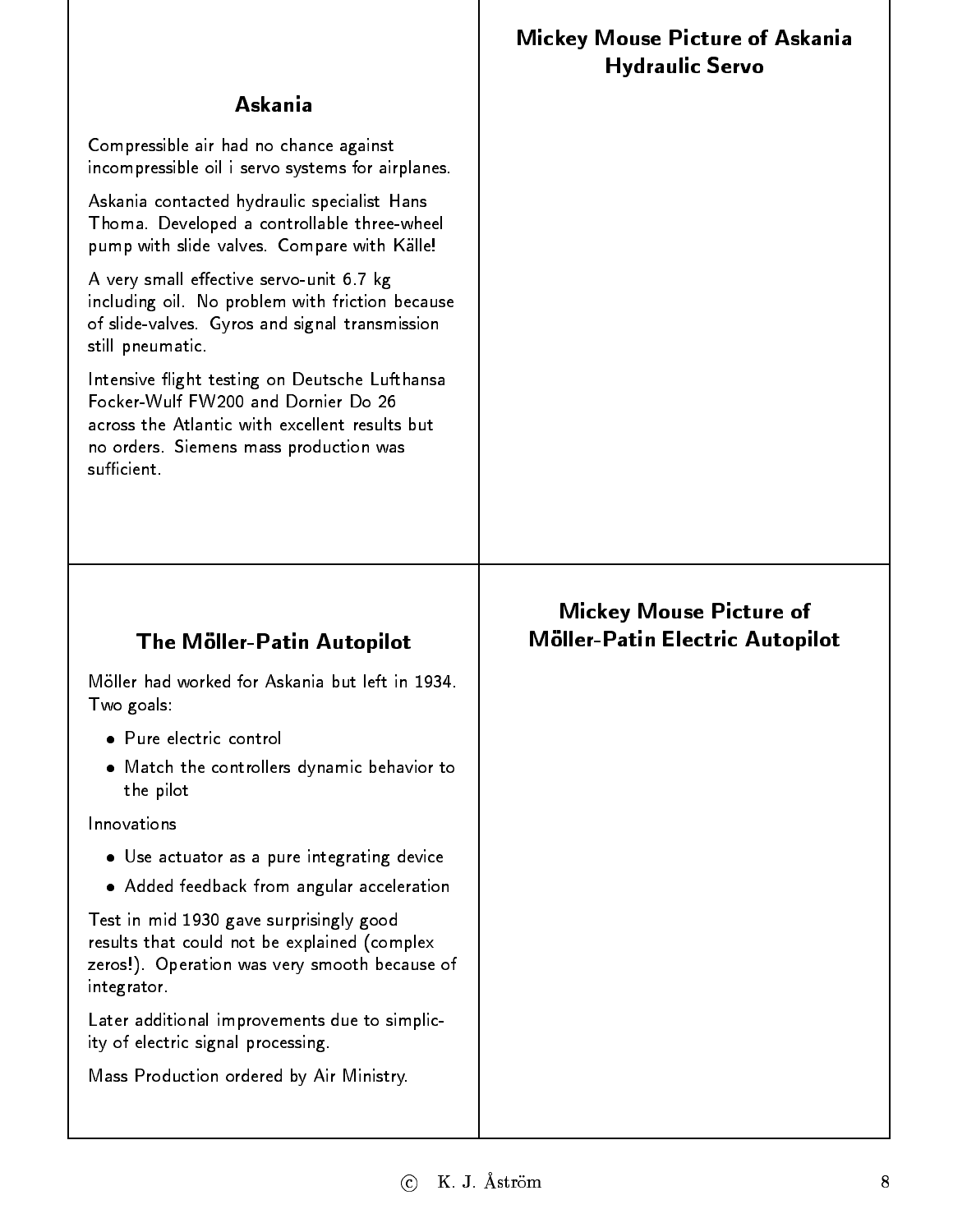## Advances in Theory

W. Oppelt: "A general theory of flight control did not exist at that time. it was unknown that all control problems followed the same rules. In every application-filed an own "control-philosophy" arose and led sometimes to very curious ideas. Since the basis for an objective proof was available, the different opinions were presented with persistence according to the temperament of the individual."

Works by Stodola and Tolle well known.

Karl Kupfmuller "Uber die Dynamik der selbstättigen Verstärkungsregler" ENT Vol 5 1928, signal flow circuits. Stability from step responses with an interesting mathematical model.

Teaching by Max Schuler, head of the Institute of Applied Mechanics in Göttingen since 1923. "Einfuhrung in die Theorie der selbstättigen regeler." Leipzig 1956.

#### Leonhard 1944, Michailov 1938

# Sovjet Contributions

- Vyshnegradskii
- Lyapunov
- Nikolai Egorovich Zhukovskii (Joukowsky) Theory of regulation of the motion of machines, 1909. Equivalent of Tolle's book. Remained in circulation for a long time revised edition 1933 Kotelnikov and Smirnov
- 1934 Automation and Remote Control became a special section of the Academy of Sciences. The journal Avtomatica i Telemechanica started.
- First specialized meeting 1940
- Eletrotechnical Institute, Moscow: Solodownikov
- Boiler and Turbine
- Power Engineering
- Michailov stability criterion

## **Some Centers**

- · Alexandr Aleksandrovich Andronov 1901- Alexandr Aleksandrovich Andronov 1901- 1952
- - $\cdots$   $\cdots$  gives  $\cdots$
	- $\cdots$
- Kazan Aviation Institute
	- $-$  Chetaev 1946
	- Malkin 1952
- . Andronovs Seminar Started 1944
	- $-$  Lurie Lurje
	- { Aizerman
- **Tsypkin**

# Confluence of Theory and Practice

- 1947-48 The Northrum YB-49 Flying Wing
- Control configured vehicle
- Hydraulic actuators
- Quasi fly-by-wire, artificial feel
- Stability augmentation (series system) of Dutch roll
- Could fly in unstable loading conditions
- Started damping fashion: yaw, short period, roll, side-slip
- 1950 Bollay Lecture
- BuAer-Northrop Volumes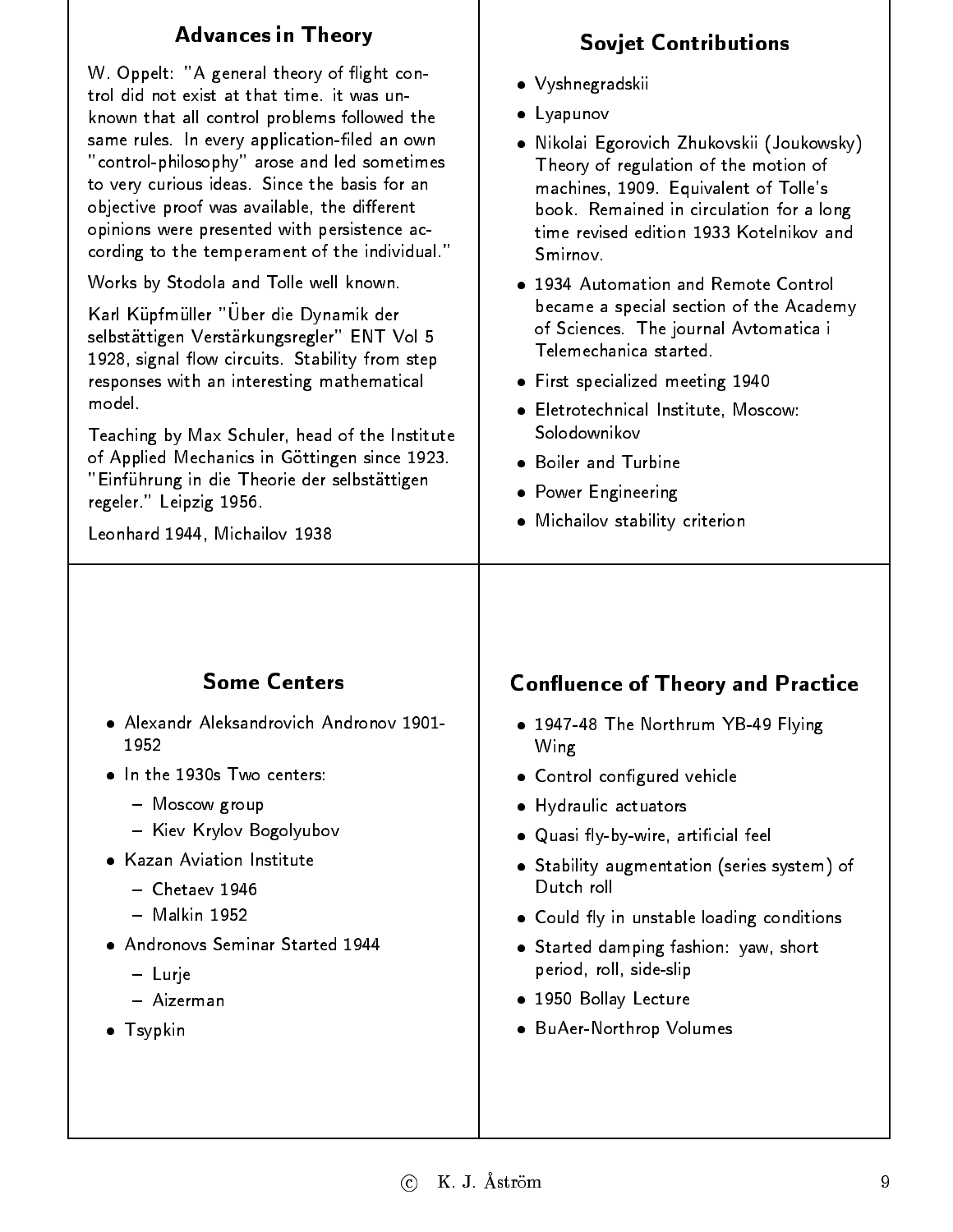|                                                                                                                                                                                                                         | <b>Flight Control</b>                                                                                                                                                                                                          |
|-------------------------------------------------------------------------------------------------------------------------------------------------------------------------------------------------------------------------|--------------------------------------------------------------------------------------------------------------------------------------------------------------------------------------------------------------------------------|
| <b>The Quest for Reliability</b>                                                                                                                                                                                        |                                                                                                                                                                                                                                |
| . Mission Critical: A new responsibility for<br>automatic control                                                                                                                                                       |                                                                                                                                                                                                                                |
| · Analog, transistors, printed circuit boards<br>not very reliable.                                                                                                                                                     |                                                                                                                                                                                                                                |
| • Safety rather than reliability, hard over<br>failures. Dual channel with force summa-<br>tion and limited authority                                                                                                   |                                                                                                                                                                                                                                |
| • Reliability of hardware, software and the<br>whole development process                                                                                                                                                | The Graham Mc Ruer tree                                                                                                                                                                                                        |
| • From single string analog to massively<br>parallel digital                                                                                                                                                            |                                                                                                                                                                                                                                |
| • Designs based on sophisticated combi-<br>nation of control theory and simulation,<br>Examples: F-106A, Vickers Armstrong<br>VC-10, automatic landing systems                                                          |                                                                                                                                                                                                                                |
| Boeing 777 Full fly-by-wire<br>۰                                                                                                                                                                                        |                                                                                                                                                                                                                                |
| <b>Flight Control Summary</b><br>. Integrated Process and Control Design<br>Implication of being mission critical:<br>$\bullet$<br>Performance and reliability<br>Man in the loop<br>$\bullet$<br>Reliable systems<br>٠ | <b>Space Flight</b><br>· Jules Verne<br>Meshcherskij late 1800<br>Tsiolkovskii late 1800<br>Goddard 1910-30<br>• Oberth 1920<br>• Werner van Braun V-2<br>· Sputnik 1957<br>• Apollo<br>. JPL and unmanned space crafts Gemini |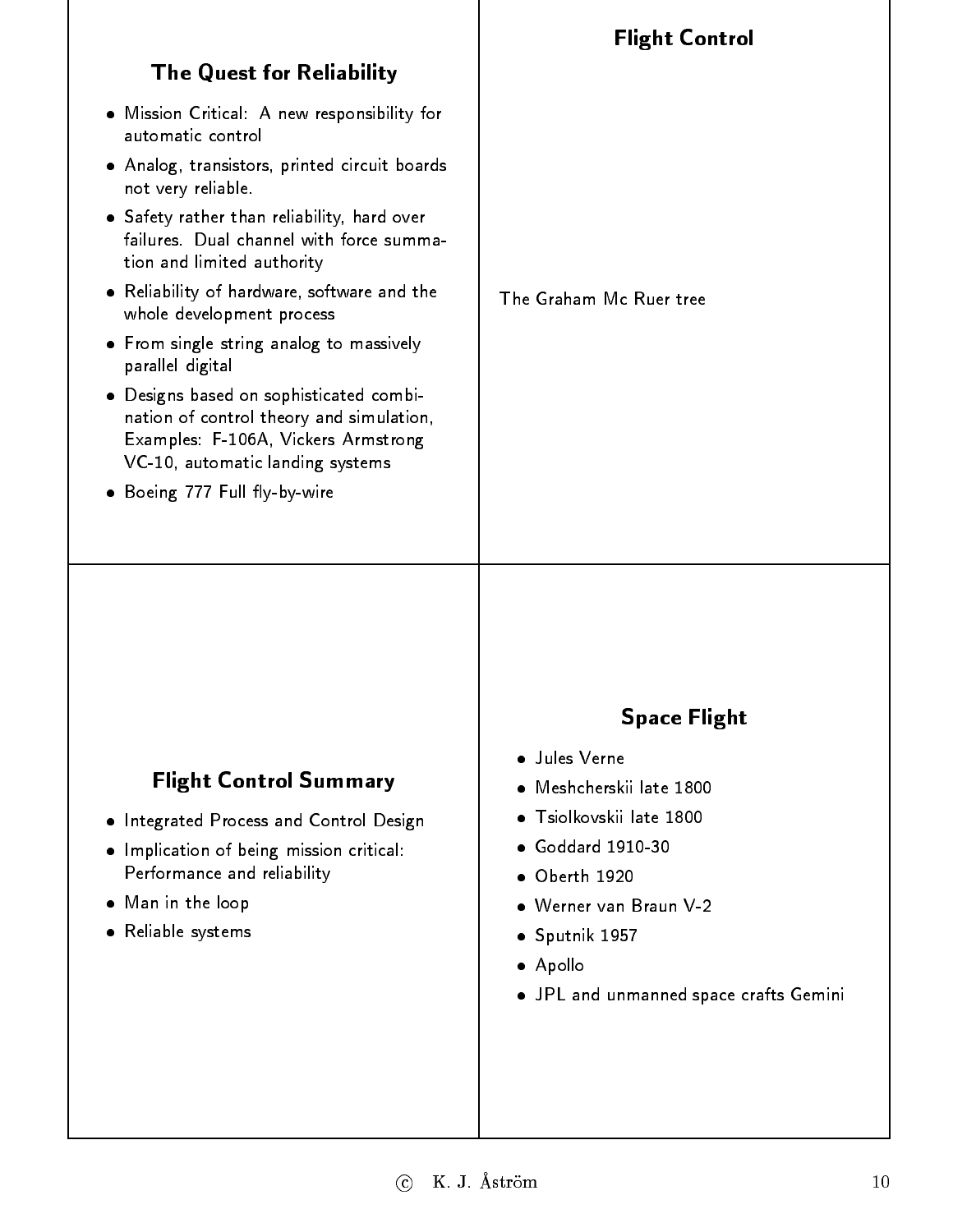# Program

A very extensive program

- Rocket technology
- 
- $\bullet$  V-2 V-2
- Radio guidance
- TV guidance
- IR guidance
- Technology: Sensors, actuators, controls
- Strong impact on future US and USSR programs

# The V-2 Autopilot

#### $V - 2$

- Work begun in 1929 because of restrictions on long-range artillery
- Create a mobile, effective weapon to strengthen a small army
- Rocket development in Kummersdorf General Dornberger and Werner von Braun started by Army Ordinance Department
- First successful shot October 3, 1942
- Military use started September 8, 1944
- $\bullet$  1115 V2 launched against England 2050 against Brussels, Antwerp and Liege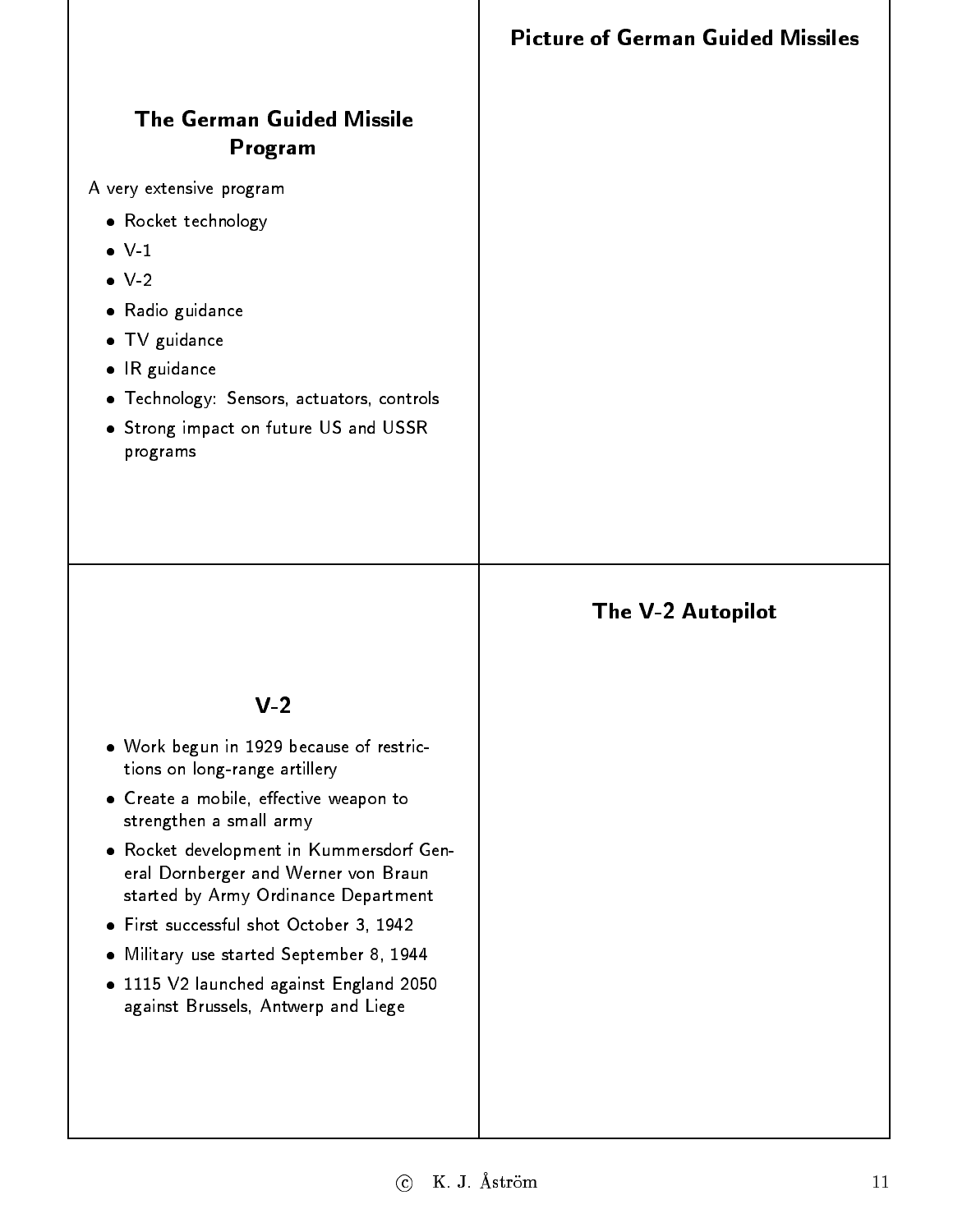The V-1 Autopilot

#### The  $V-1$

- Originally proposed by Air Ministry Technical Office at beginning of war. Turned down by General Sta
- Project reestablished June 10, 1942
- Development, testing, troop training and production very fast 2 years and 3 days
- Military operations began June 13, 1944 with 5000 systems
- 8000 missiles launched against London, 2000 lost immediately, about 2400 reached the target

#### **Simulation**

- 1620 The slide rule
- 1790 Integrating controller
- 1850 The planimeter
- 1876 Kelvin Brothers tidal simulator
	- $\bf{B}$  ball and disk integrator
	- { Proposal for general purpose analog computer
- . 1929-31 The Differential Analyzer
	- { Vannevar Bush, Hazen
	- { The torque amplier
	- { 6 integrators
	- { Copies in Manchester, Cambridge, Oslo
- . The Electronic Differential Analyzer
	- { The operational amplier
	- ${\bf G}$  . For  ${\bf G}$  and  ${\bf G}$  are propositions of  ${\bf G}$
- Homebrews
- 1955 SAMS

#### **How to Simulate**

- Define the purpose
- **•** Modeling
- Transform equations to state form
- **Scale the variables**
- Make simulation diagrams and connect
- **•** Set the potentiometers
- 
- Document